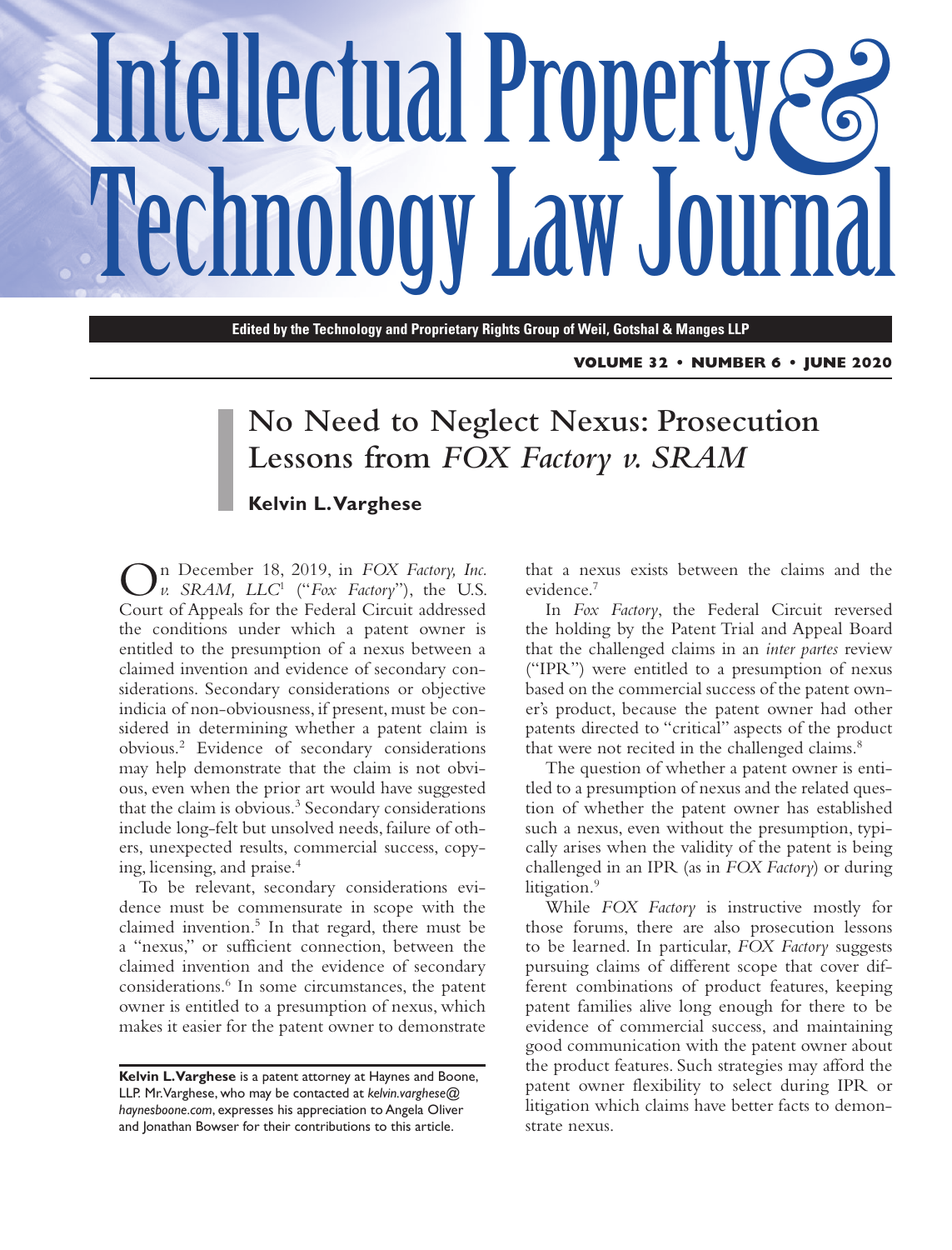### **PROSECUTION STRATEGY**

Obtaining multiple patents that cover different features in the same commercial product is a common prosecution strategy. For example, a commercial product may have multiple components, which will be referred to here as Features A and B for ease of reference. For a variety of practical and legal reasons, an applicant may wish to pursue different patent applications or different claims in the same patent application covering Features A and B, respectively.

#### **Obtaining multiple patents that cover different features in the same commercial product is a common prosecution strategy.**

For example, the reality of R&D is that engineers may develop Features A and B at different times. If a patent application is filed as each product feature is developed, the specification and claims in that application will be directed to only the respective product feature developed at the time of filing.

Furthermore, an applicant is often motivated to file as soon as each product feature is developed in order to be the first to file for protection on that feature. Further still, prior to commercial launch, it may be unclear whether Feature A, Feature B, or a combination of the two will make the product a commercial success.10

With applications typically drafted before commercial launch, the applicant may not be able to plan for nexus arguments at this early stage, and ensuring the patent owner has any infringement case at all is usually a higher priority than setting up good nexus arguments.

Patent owners often prefer independent claims directed to one product feature because a claim directed only to Feature A has a broader scope and may encompass more competitor products than a claim that requires both Features A and B.

Many applicants also prefer to file targeted applications directed to one product feature rather than an omnibus application that covers multiple product features because targeted applications are cheaper and faster to prepare.

Finally, even when omnibus applications are filed, restriction requirements have become so common that it may be harder for the applicant to pursue

claims directed to multiple features in the same application.

#### **CONSEQUENCES OF FOX FACTORY FOR PROSECUTION STRATEGY**

Tension has been introduced between how applicants typically approach prosecution to cover a commercial product and the ability to establish a presumption of nexus for patent claims directed to that product under *FOX Factory*. *FOX Factory* reaffirmed that a patent owner is entitled to the presumption of nexus only by demonstrating that the product is "coextensive" with the claimed inven- $\frac{11}{2}$  "'[I]f the patented invention is only a component of a commercially successful machine or process,' the patentee is not entitled to a presumption of nexus" because the product and the claimed invention are not coextensive.12 Nexus may be presumed even if the product includes "additional insignificant features" that are not in the claimed invention.<sup>13</sup>

#### **How then can prosecution be tailored to help the patent owner both obtain broad coverage and make winning nexus arguments?**

That is, the presumption of nexus could still apply to a patent directed to Feature A if Feature B is an insignificant feature. However, the fact that there is another patent directed to Feature B favors the conclusion that Feature B is not an insignificant feature.<sup>14</sup>

Thus, prosecution resulting in multiple patents covering different product features may harm the patent owner's ability to argue for a presumption of nexus.

Pursuing different applications directed to different product features may also make it harder for the patent owner on the ultimate question of whether the nexus between evidence of secondary considerations and the claimed invention has been established, even without the presumption.

Proving nexus requires "showing that the evidence of secondary considerations is the 'direct result of the unique characteristics of the claimed invention.'"15 If the claimed invention is directed to Feature A, the evidence of secondary considerations must also be attributable to Feature A (not Feature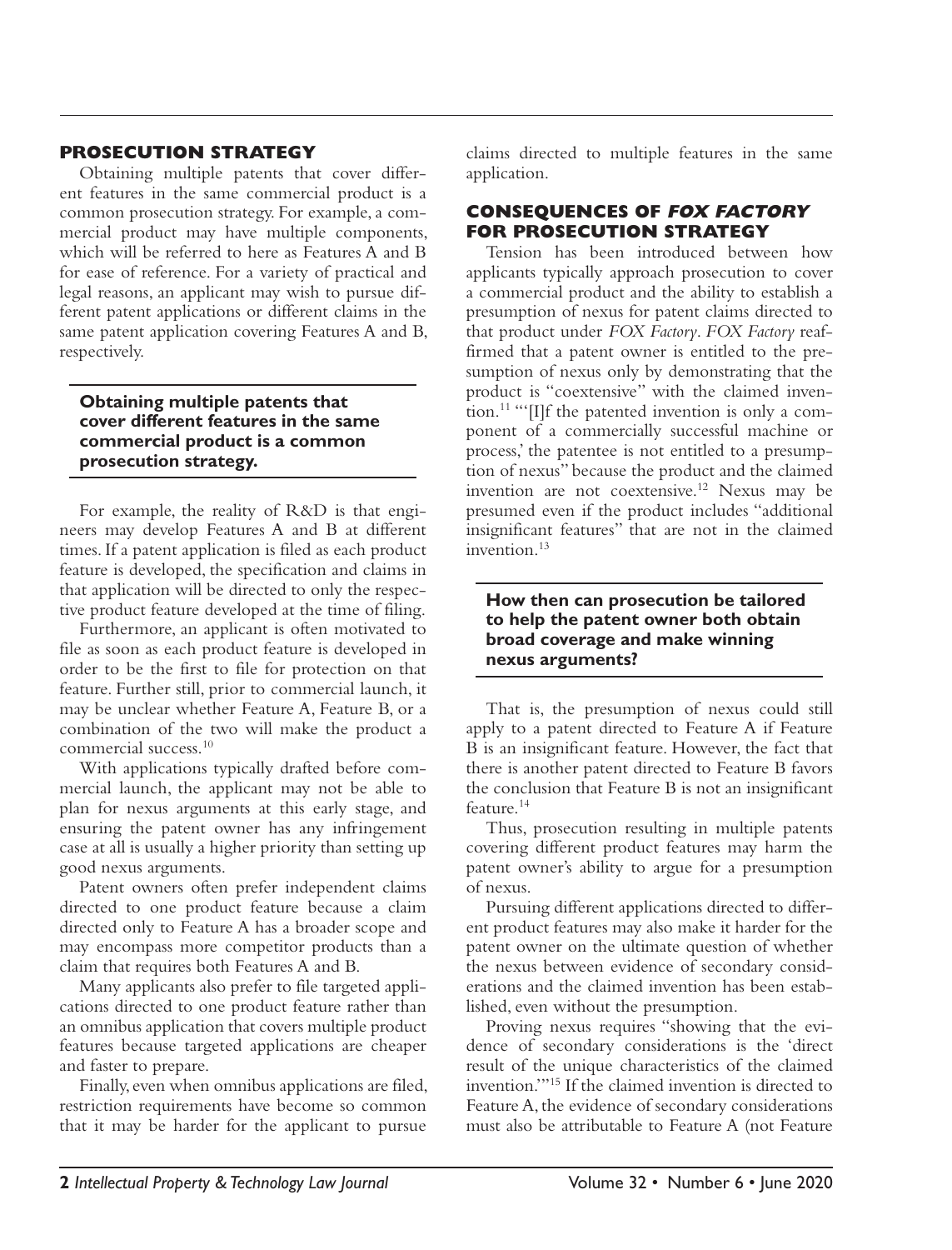B or a combination of Features A and B).<sup>16</sup> This prevents the patent owner from relying on the same evidence of commercial success for a first patent directed to Feature A, a second patent directed to Feature B, and a third patent directed to the combination of Features A and B.17

While a patent owner may be more likely to cover competitors with a relatively broader patent directed only to Feature A, obtaining evidence of commercial success specifically attributable to Feature A will be an obstacle in establishing a nexus between the commercial success and that patent.

## **PROSECUTION LESSONS FROM FOX FACTORY**

How then can prosecution be tailored to help the patent owner both obtain broad coverage and make winning nexus arguments?

One lesson from *FOX Factory* is to pursue claims that cover different combinations of features. If a patent owner obtains claims directed to Feature A, claims directed to Feature B, and claims directed the combination of Features A and B, then the patent owner can be strategic about which claims to assert. With respect to the presumption of nexus, the patent owner can then assert the claims it is confident can be shown to be coextensive with its product. *FOX Factory* suggests that the strongest case for the presumption of nexus is with claims directed to the combination of Features A and B for a product that has both Features A and B.18

On the ultimate question of nexus, even without the presumption, the patent owner can evaluate the evidence of commercial success and determine which product feature (or combination of product features) the evidence may be attributed to. This allows the patent owner to make nexus arguments about the particular claims that are best supported by the evidence, and if nexus arguments are less of a priority than building an infringement case against a competitor, the patent owner still has relatively broader claims that individually cover Features A and B to assert.

Pursuing claims of different scope depends on what is described in the specification, and varying claim scope becomes easier to pursue if the applicant files an omnibus application that describes all of its product features.

For example, in the first application and/or later-filed continuing applications, the applicant has maximum flexibility to choose independent and dependent claims directed to Feature A, Feature B, and the combination of Features A and B (e.g., the applicant may pursue an independent claim directed to Feature A and an independent claim directed to Feature B to cover each feature individually). In order to cover the combination of features, the application can include an independent claim directed to Features A and B, or one or more dependent claims directed to Feature B that depend from the independent claim directed individually to Feature A (or vice versa).

However, covering different combinations of product features with different applications is more challenging. Assuming the earliest application is directed to Feature A, the applicant will only be able to pursue claims directed to Feature A in that application.

#### **Additionally,** *FOX Factory* **is a reminder for prosecution counsel to maintain good communication with the applicant throughout the life cycle of a product.**

However, if a later filed application directed to Feature B also includes a description of Feature A (e.g., a continuation-in-part or a completely separate application that incorporates the earlier application by reference<sup>19</sup>), the applicant may use the later filed application to pursue claims directed to Feature B alone and/or the combination of Features A and B.

*FOX Factory* also reaffirms the importance of keeping patent families alive with continuations or divisionals that are pending at least until after a product launches and preferably, until after there is evidence of commercial success. The applicant can use these continuing applications to pursue claims that are specifically directed to the product feature (or combination of product features) to make the claim "coextensive" with the product (i.e., for the presumption of nexus argument) and/or that the evidence of commercial success is attributable to (i.e., for a nexus argument, even without the presumption). Applicants typically keep continuing applications pending in order to pursue claims covering competitor products with one or more of the product features, and the ability to use those continuing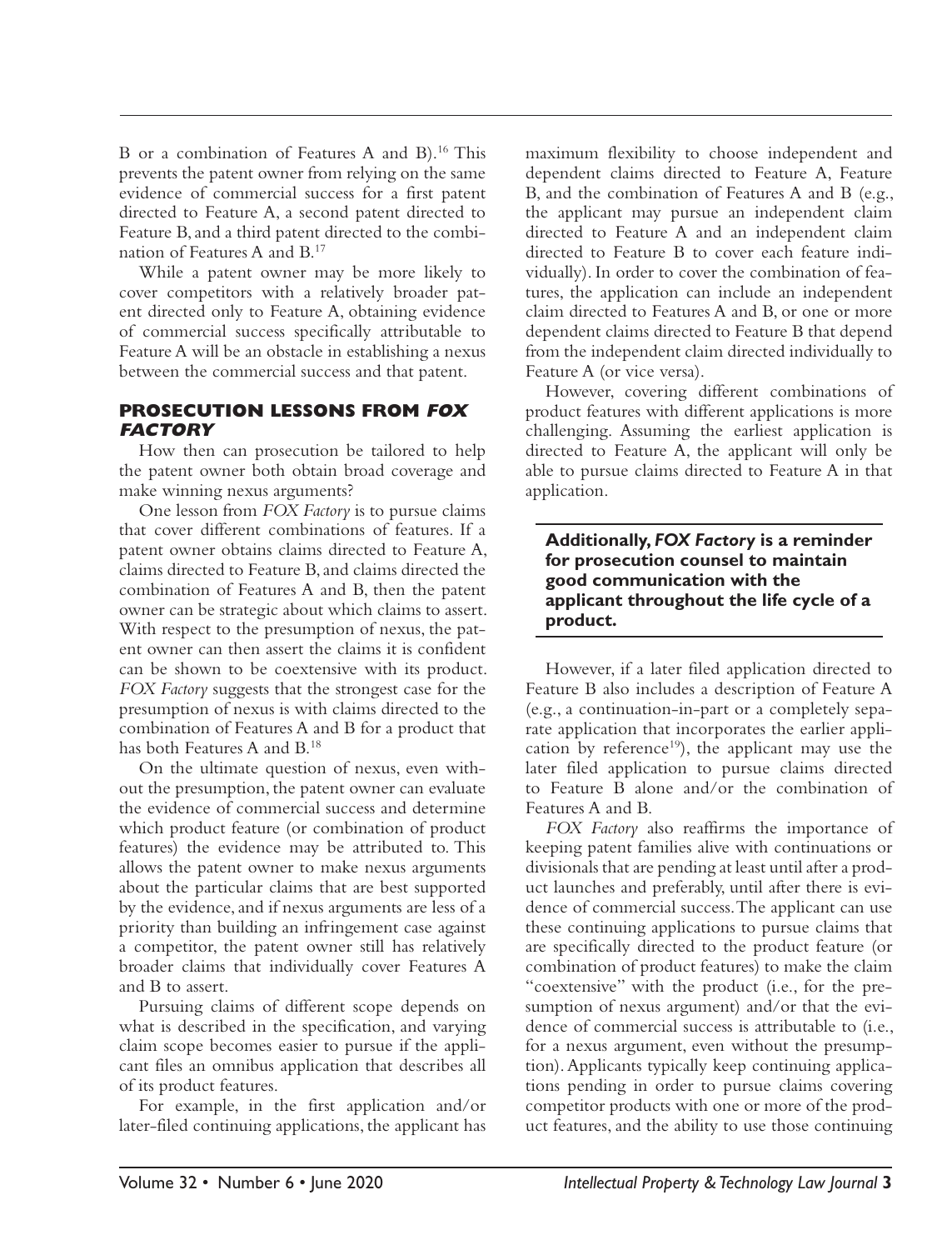applications to establish good nexus arguments is yet another reason to keep patent families alive.

Additionally, *FOX Factory* is a reminder for prosecution counsel to maintain good communication with the applicant throughout the life cycle of a product.

For example, during R&D, the applicant should be asked which combination of features is being considered for a product, as that information may be used to draft a specification that describes the combination of features (e.g., in an omnibus application or a continuation-in-part, or with an incorporation by reference to earlier applications), and the applicant is typically willing to share this information prior to launch (e.g., as part of a freedom to operate analysis).

The patent owner should also be intentional about gathering and maintaining specific evidence that tracks which product feature is driving commercial success, including, for example, customer surveys targeted to the product feature (or combination of product features) that is provided by an issued claim or for which protection is being pursued in a continuing application(s). After launch, prosecutors should inquire about product sales to learn what feature or combination of features is making the product a commercial success, which allows prosecutors to verify that claims directed to these feature(s) have already been obtained, or pursue such claims in continuations or divisionals.

During prosecution, nexus arguments can seem far off and be eclipsed by more imminent concerns. However, as discussed above, support for nexus arguments may still be obtained by taking steps that are good practice for other reasons.

As such, without much extra effort, applicants and prosecution counsel can work together to preserve the flexibility during IPR or litigation to make winning nexus arguments by pursuing claims directed to different combinations of product features, keeping continuing applications pending, and maintaining good communication.

#### **Notes**

- 1. 944 F.3d 1366 (Fed. Cir. 2019).
- 2. *See Graham v. John Deere Co*., 383 U.S. 1, 17-18 (1966); *Ormco Corp. v. Align Technology, Inc.*, 463 F. 3d 1299, 1311 (Fed. Cir. 2006).
- 3. *See Graham*, 383 U.S. at 17-18.
- 4. *Id.*; *see also Leapfrog Enters., Inc. v. Fisher-Price, Inc.*, 485 F.3d 1157, 1162 (Fed. Cir. 2007).
- 5. *See In re Kao*, 639 F.3d 1057, 1068 (Fed. Cir. 2011).
- 6. *See In re GPAC Inc.*, 57 F.3d 1573, 1580 (Fed. Cir. 1995); *Demaco Corp. v. F. Von Langsdorff Licensing Ltd.*, 851 F.2d 1387, 1392 (Fed. Cir. 1988) (explaining that the term "nexus" "designate[s] a legally and factually sufficient connection between the proven success and the patented invention, such that the objective evidence should be considered in the determination of nonobviousness").
- 7. *See* Fed. R. Evid. 301.
- 8. 944 F.3d at 1376-78.
- 9. The nexus between claims and secondary considerations in the obviousness analysis can also come up during prosecution, but this is less common. *See* Manual of Patent Examination Procedure ("MPEP") §§ 716.03, 2145.
- 10. Applicants may have some idea because those features are usually the ones worth the expense of preparing and prosecuting patent applications, but they cannot know definitively before the product is sold.
- 11. *Fox Factory*, 944 F.3d at 1373 (*quoting Polaris Indus., Inc. v. Arctic Cat, Inc.*, 882 F.3d 1056, 1072 (Fed. Cir. 2018)).
- 12. *Id.* (*quoting Demaco*, 851 F.2d at 1392).
- 13. *Id.* at 1374.
- 14. *Id.* at 1375.
- 15. *Id.* at 1374 (*quoting In re Huang*, 100 F.3d 135, 140 (Fed. Cir. 1996)).
- 16. *See id.* at 1373-74, 1378.
- 17. *See id.* at 1378.
- 18. *See id.* at 1373.
- 19. *See* MPEP § 608.01(p)(I).